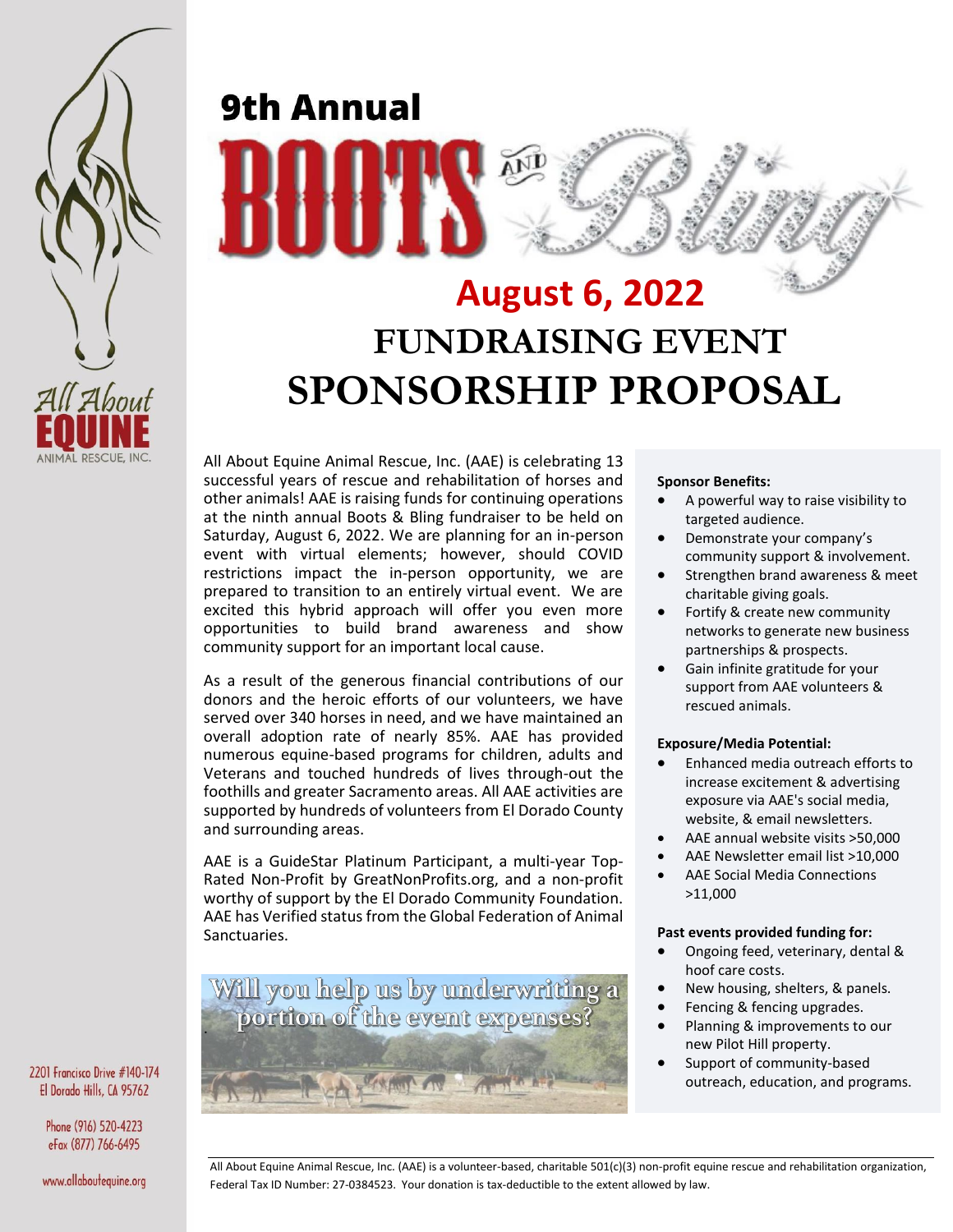



### **SPONSORSHIP OPPORTUNITIES**

#### **The Rescue - \$5,000 (Industry Exclusive Sponsorship)**

- **Featured** recognition including logo and website on current event-related marketing & advertising channels.
- **Featured** recognition on event signage, table signage, logo in the event program, and event mobile pages.
- Guest Swag Bag Opportunities
- Special introduction and recognition at the event with opportunity to speak at the event.
- Exclusive Promotional Slide during event Slideshow.
- Tagging your company on event related social media posts. \**Social media handles required*.
- Your logo/website on AAE's website and in email blasts for 12 months.
- Placement of sponsors' logo banner at AAE Used Tack Store for 12 months. *\*banner to be provided by sponsor, sizing limits apply.*
- Table for 12 with two bottles of wine– **best seats in the house with priority access to dinner buffet**

#### **The Ranch - \$3,500**

- **Prominent** recognition including logo and website on current event-related marketing & advertising channels.
- **Prominent** recognition on event signage, table signage and logo in the event program.
- Guest Swag Bag Opportunities
- Special introduction and recognition at the event.
- Exclusive Promotional Slide during event Slideshow.
- Tagging your company on Sponsor Appreciation social media posts. \**Social media handles required*.
- Logo/website on AAE's website and in email blasts for 12 months.
- Placement of sponsors' logo banner at AAE Used Tack Store for 6 months. *\*banner to be provided by sponsor, sizing limits apply.*
- Table for 12 with 2 bottles of wine in preferred seating location with priority access to dinner buffet.

#### **The Barn - \$2,000**

- Recognition including logo and website on current event-related marketing & advertising channels.
- Recognition on event signage, table signage and logo in the event program.
- Tagging your company on Sponsor Appreciation social media posts. \**Social media handles required*.
- Inclusion in sponsorship recognition slide during event slideshow.
- Logo/website on AAE's website and in email blasts for six months.
- Table for 12 with 2 bottles of wine in preferred seating location.

#### **The Pasture - \$1,000**

- Recognition including logo and website link on current event-related marketing & advertising channels.
- Recognition on event signage and table signage.
- Tagging your company on Sponsor Appreciation social media posts. \**Social media handles required.*
- Inclusion in sponsorship recognition slide during event slideshow.
- Three months' exposure on AAE website and email blasts.
- Table for 12 in preferred seating location.

#### **The Herd - \$500 (Available through June 30th)**

- Recognition including logo and website link on current event-related marketing & advertising channels.
- Recognition on table signage during event
- Table for 12 in preferred seating location.

#### **Additional Sponsorship Opportunities Available**

- **The Feast \$7500** Sponsor the BBQ Dinner
- **The Stage \$4000** Sponsor the Venue, Equipment, Music, and Décor.
- **The Saloon \$2500** Sponsor the Bar

To be included in public relations releases and advertising, Sponsorship Agreement and Logo/Artwork must be received no later than **June 30, 2022**

El Dorado Hills, CA 95762 Phone (916) 520-4223

2201 Francisco Drive #140-174

eFax (877) 766-6495 www.allaboutequine.org

All About Equine Animal Rescue, Inc. (AAE) is a volunteer-based, charitable 501(c)(3) non-profit equine rescue and rehabilitation organization, Federal Tax ID Number: 27-0384523. Your donation is tax-deductible to the extent allowed by law.